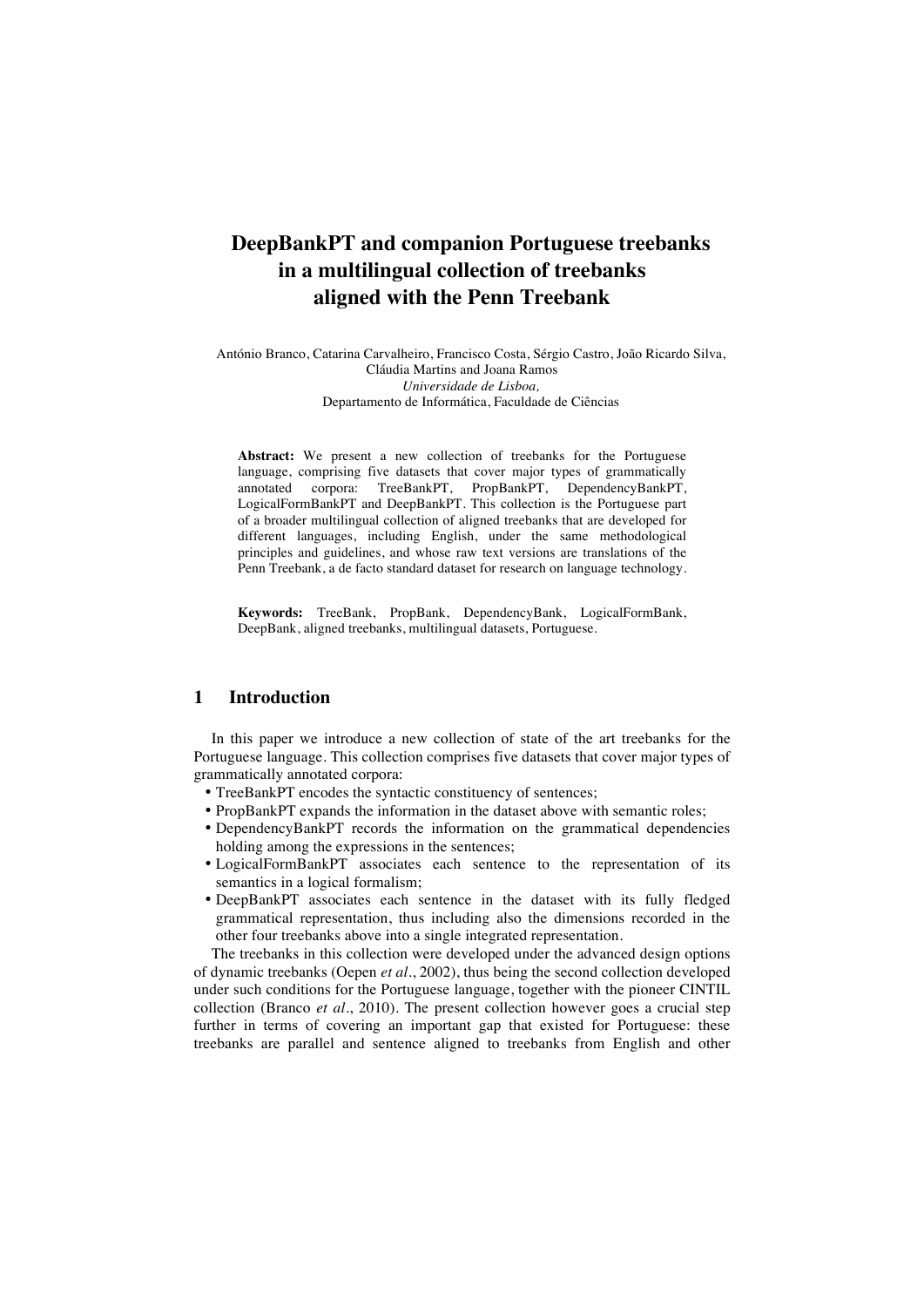languages, thus being suitable to support the development of a range of multilingual applications, including machine translation.

The above listed corpora for Portuguese are part of a broader multilingual collection of treebanks that are built not only over texts that are translationally equivalent among the different languages, but also under the same methodological principles and guidelines. What is more, these texts are translations from an English corpus that is a de facto standard dataset, over which most progresses on parsing have been obtained in the last decades, namely the WSJ corpus, upon which the Penn Treebank was established. That is, on the one hand, the WSJ corpus was re-annotated to develop a new dynamic English treebank, DeepBankENG (Flickinger *et al.*, 2012a); on the other hand, the WSJ corpus was translated into other languages, including Portuguese, and the corresponding collection of treebanks, ParDeepBank, has been developed, whose datasets *ipso facto* became aligned with each other and with the new English treebank.

In the next Section 2, the methodological conditions for the development of dynamic DeepBanks are introduced. The following Section 3 addresses how DeepBanks can support the establishment of a high quality collection of aligned treebanks for a given language. In Section 4, we present the ParDeepBank corpora, a multilingual collection of DeepBanks, which DeepBankPT is a component of, and in Section 5, the Portuguese DeepBankPT and companion treebanks are presented in detail. This paper closes with Section 6, with concluding remarks.

## **2 Advanced treebanks**

Grammatically interpreted corpora have played a major role in the progress of language technology. Such accurately annotated data sets have been of fundamental importance for the development of language processing tools and solutions with increasingly improved performance and depth of analysis. These tools range from part-of-speech taggers to semantic role labelers, and include named entity recognizers, dependency parsers or lemmatizers, among many others.

The increased sophistication and depth of analysis of these tools has required corpora with increasingly more sophisticated linguistic information. As a consequence, this has lead to increasingly more demanding conditions on the annotation process, not only in terms of the linguistic expertise required from the human annotators, but also in terms of the organization and management of the annotation process (Branco, 2009).

In general, as the information and categories being associated with linguistic items grow in complexity, the concerns about the reliability of the data set increase. Categories with more complex structure to be handled by the annotators typically imply more chances for some parts of them to be incorrectly chosen, and thus more chances for the annotated dataset to be flawed. They also bring more chances for the categories assigned by different annotators to a markable be divergent, and thus for a lower inter-annotator agreement (Artstein and Poesio, 2008).

An extreme case both of the complexity of the information to be assigned and the need and importance of supportive tools can be found in DeepBanks. These are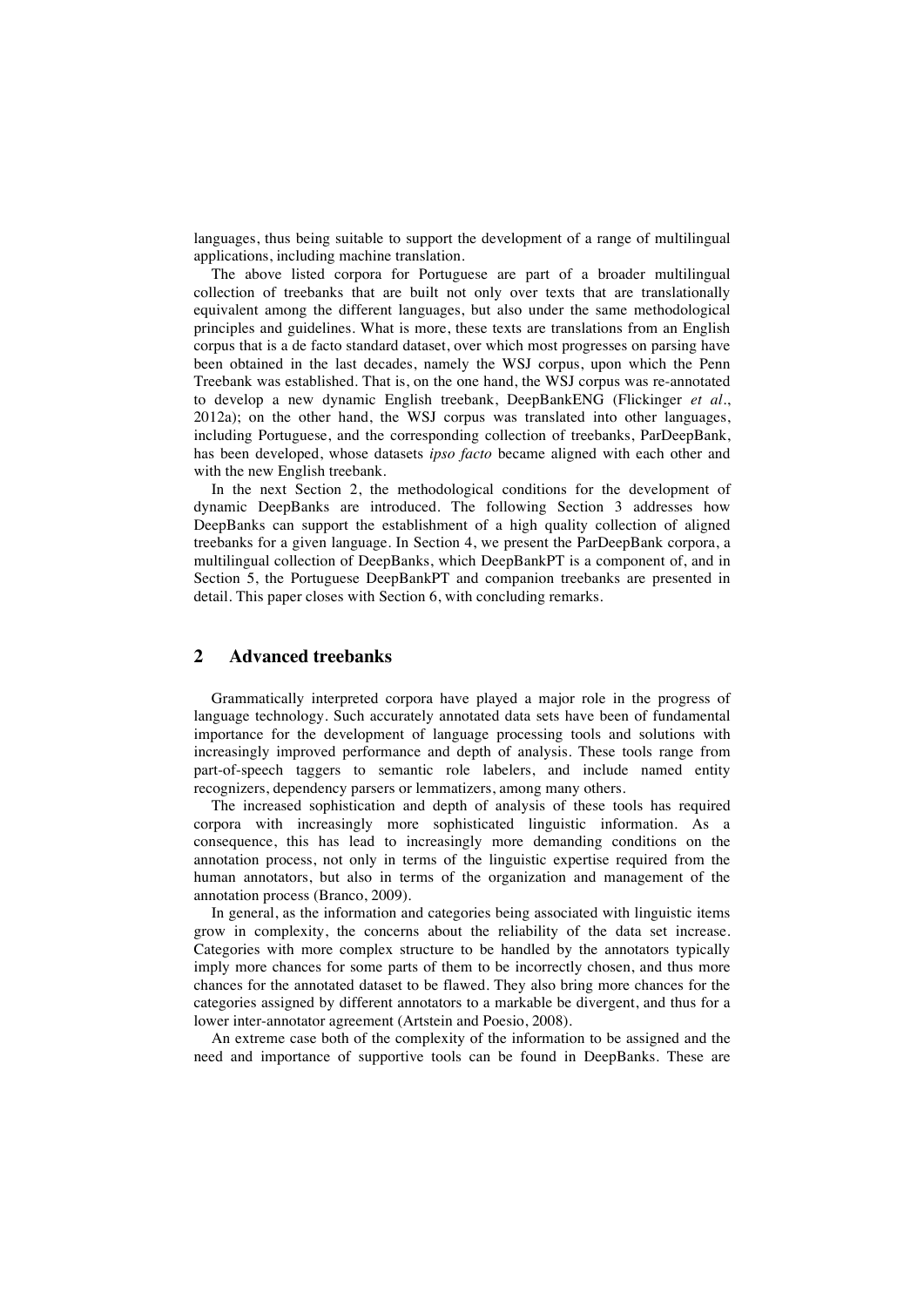corpora whose sentences are annotated with fully-fledged deep grammatical representations encompassing all different levels of grammatical dimensions for each sentence (from morphological analysis to meaning representation) (Cotton and Bird, 2002; Open *et al.*, 2002, Böhmová *et al.*, 2003, Rosén *et al.*, 2005).

The complexity of the category to be assigned is such that, in practical terms, it is out of the range of human annotators ability to be able to compose it, even in a piecemeal fashion. In this case, the annotation process has to resort to an annotation tool, a computational grammar, which proposes a number of viable parses out of which the annotator eventually selects the one to be assigned via the selection of parse discriminants that progressively reduce the parse forest and thus the annotation space (Dipper, 2000; Oepen, 1999; Rosén *et al.*, 2009; Rosén *et al.*, 2012).

## **3 The collection of treebanks extracted from a DeepBank**

As it occurs many times, sophistication comes at a cost, but extra cost may bring extra benefits. That happens also in the case of DeepBanks. The construction of a DeepBank is incomparably much more demanding, in resources and organization effort, than for instance a much simpler POS annotated corpus or even a constituency treebank. Among many other things, it requires a deep processing grammar, whose development is in itself an long term endeavor of non trivial prosecution (e.g. Copestake and Flickinger, 2000; Branco and Costa, 2010). But once the development of an annotated corpus of this highly advanced type is set in motion, one is opening the way to the construction of a resource that brings a range of unique advantages.

First, since deep processing grammars are developed under a thorough grammatical framework (e.g. HPSG), in DeepBanks, sentences are annotated with information that not only is linguistically principled, but that it is also consistent across the sentences in the corpus.1

Second, one can extract different "vistas" from a DeepBank: for instance, an extracted data set with sentences annotated with their syntactic constituency trees (a TreeBank); or another one with sentences annotated with those trees decorated with semantic roles (a PropBank), etc. Thus, when one builds a DeepBank, it is as if in practical terms, one is getting several corpora for the cost of one (Silva *et al.*, 2012).

Third, while they capture different grammatical dimensions of their sentences, these corpora are fully aligned among themselves as they are built on the same set of raw sentences. Thus, a DeepBank allows for a collection of monolingual corpora that are aligned among each other and that encode different grammatical dimensions.

Against this background, an important line of progression is thus to have corpora that are aligned and that represent not only different grammatical dimensions, but also consistently represent such dimensions across different languages. These certainly are assets of utmost importance to support the training and development of multilingual and machine translation solutions of increased quality.

<sup>&</sup>lt;sup>1</sup> As way of example, in the Peen Treebank, detecting inconsistencies became a topic of research in itself: see for instance Dickinson and Meurers, 2005.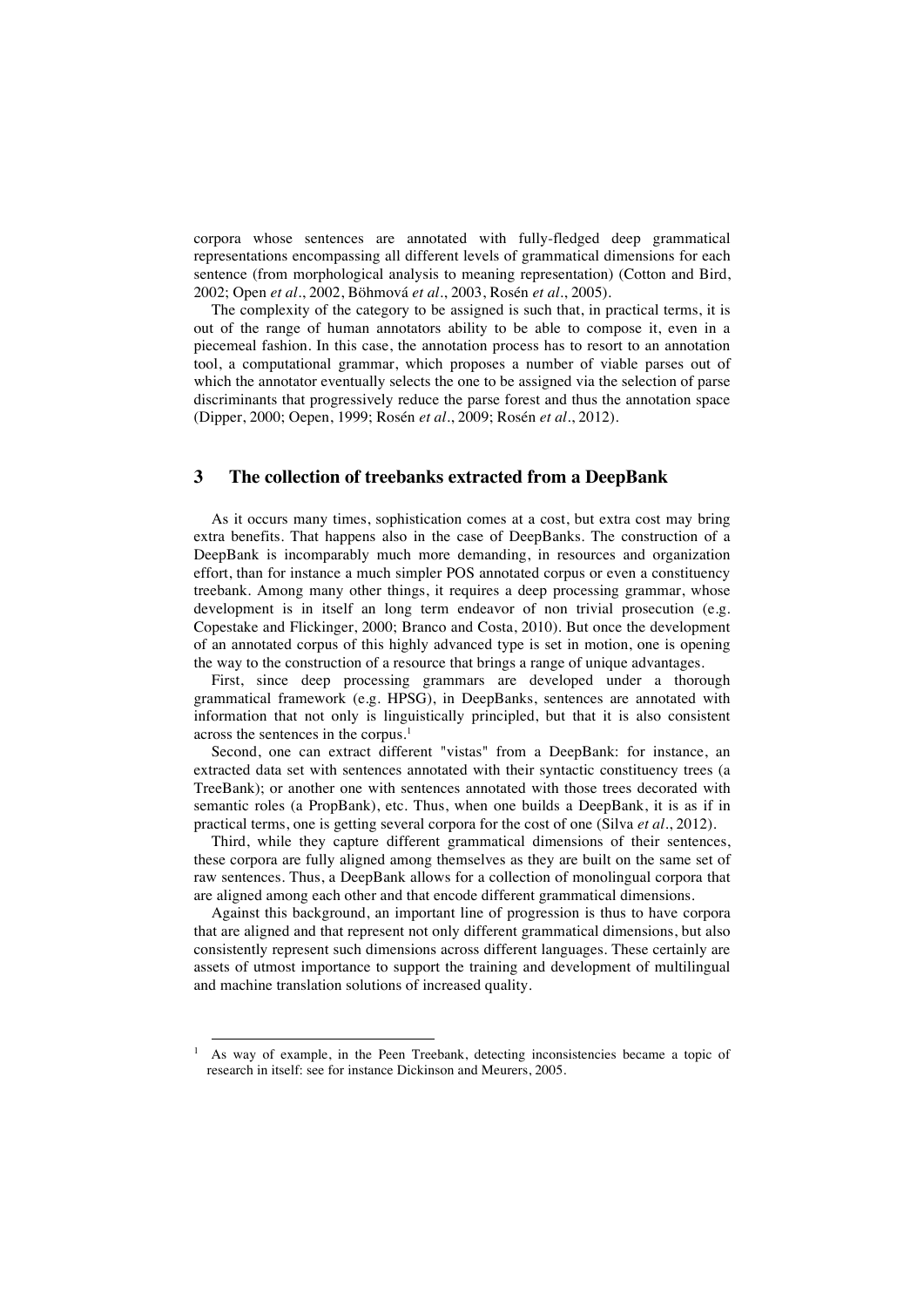#### **4 A multilingual collection of aligned DeepBanks**

This requires the development of multilingual aligned DeepBanks. This in turn presupposes some non-trivial conditions, among which the most demanding one is perhaps that there exist deep processing grammars for the different languages at stake. To facilitate that the alignment of the multiple dimensions may carry over to the alignment across languages, these grammars are expected to be developed under some similar guidelines, principles or grammatical framework.

An initiative to develop multilingual aligned DeepBanks is under way in the scope of the DELPH-IN consortium (www.delph-in.net). This endeavor relies on grammars developed by members of the consortium for different languages. And the aligned DeepBanks are obtained by annotating with those grammars raw texts in different languages, which are aligned among each other (Flickinger *et al.*, 2012).

In order to maximize the potential of the possible research produced over these DeepBanks to be comparable to other results reported in the literature, the raw text in English is the one from Penn TreeBank (Marcus *et al.*, 1993*).* In the other languages, the aligned texts result from the translation of that English text into those languages.

The initial languages for which there are aligned DeepBanks being developed under this arrangement are Bulgarian, English, Portuguese and Spanish. More are being prepared to join. The Portuguese version of the raw text entering this multilingual collection, that is the translation of the WSJ corpus, contains over 40,000 sentences. It is the result of the translation of the text in the Penn Treebank by a paid professional translator, a translation that was subsequently submitted to a double checking by two reviewers.

#### **5 DeepBankPT and the \*BankPT collection of treebanks**

In its current first released version, the DeepBank for Portuguese (DeepBankPT) comprises those sentences that have been annotated so far, out of the ca. 40,000 sentences available to be treebanked. These amount to 3,406 sentences, containing 44,598 tokens. The development of the DeepBankPT dataset resorted to the deep linguistic processing grammar for Portuguese LXGram (Branco and Costa, 2010). The dynamic treebanking was supported by the annotation environment [incrs tsdb()] (Oepen, 1999).

The grammar produces the admissible grammatical representations, a so called parse forest, for each input sentence to be annotated. The annotation workbench permits the annotators to select one of the parse trees and annotate the sentence with it. The selection of the parse tree is performed by the annotators by setting up the appropriate option ("yes" vs. "no") of the set of so called binary discriminants. These discriminants are associated to the rules of the grammar that were applied and thus supported the different trees in the parse forest.

The DeepBankPT was developed following the widely acknowledged annotation methodology that ensures the best reliability of the dataset produced, namely with a double-blind annotation followed by adjudication. Each sentence was annotated by a pair of expert annotators, graduated in linguistics, working independently of each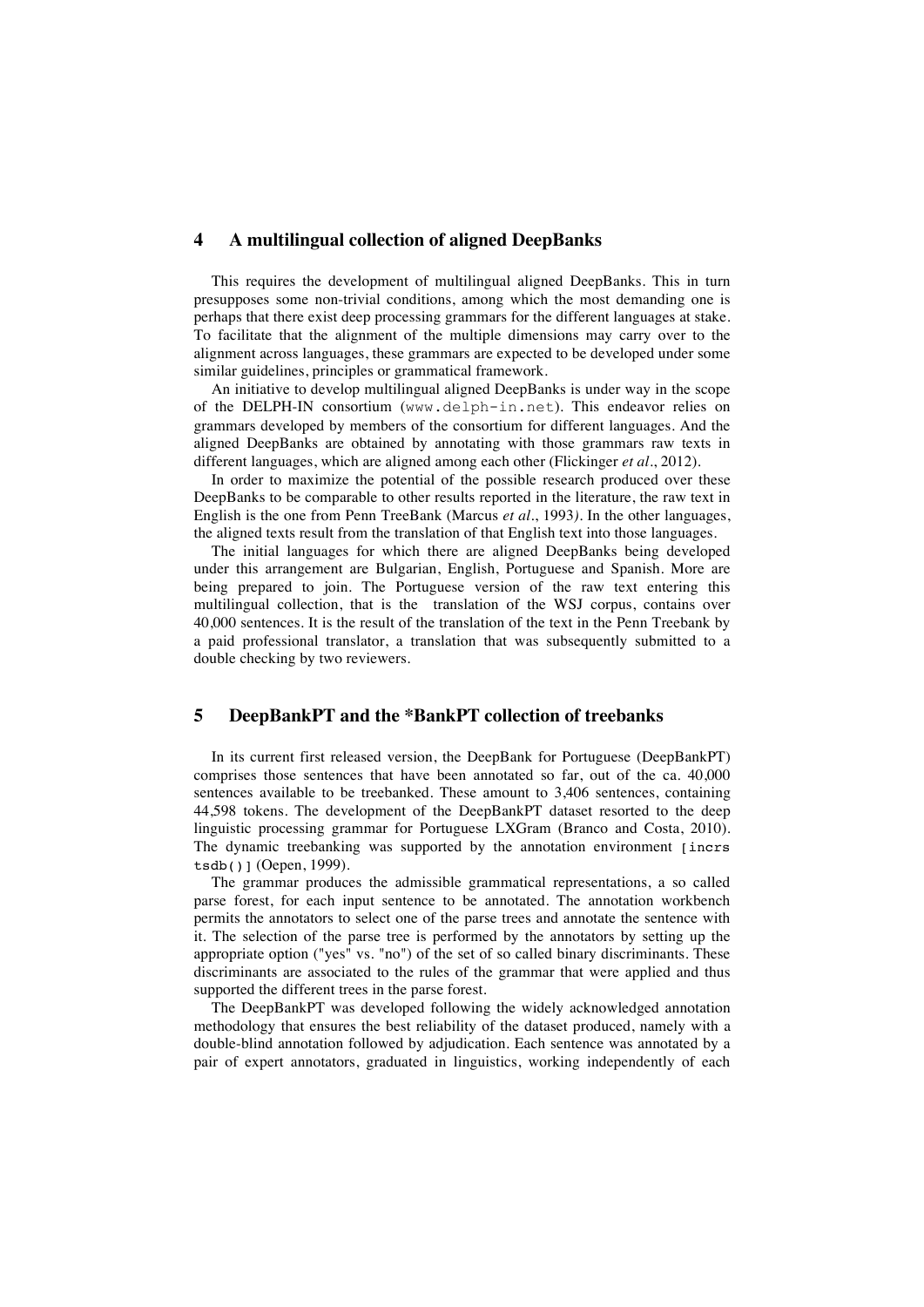other. The adjudication was performed by another expert researcher, with a postgraduation degree in computational linguistics. The level of inter-annotator agreement (ITA) is 0.83 in terms of the specific inter-annotator metric developed for this kind of corpora and annotation (Castro, 2011).

Besides this core data set, the collection of \*BankPT treebanks includes four other data sets, namely TreeBankPT, PropBankPT, DependencyBankPT and LogicalFormBankPT. These treebanks are extracted from the DeepBankPT, following the procedures described in (Silva and Branco, 2012). They contain parts of the fullyfledged grammatical information contained in the DeepBankPT, displayed along widely acknowledged formats.

In the TreeBankPT, the sentences are associated to their syntactic constituency representations, along the lines of the Penn Treebank (Marcus *et al.*, 1993). The linguistic options adopted for this annotated corpora follow the options that were assumed for the CINTIL TreeBank and are described in detail in (Branco *et al.*, 2011a). The PropBankPT is an extension of the TreeBankPT where the constituency trees get decorated with semantic roles, along the lines of (Palmer *et al.*, 2005). The specific tag set adopted is identical to the one adopted for the CINTIL PropBank, described in (Branco *et al.*, 2012).

The DependencyBankPT, in turn, stores the sentences annotated with the representation of the grammatical dependencies among their component words. This dependency bank follows the design options adopted for the CINTIL DependencyBank, presented in (Branco *et al.*, 2011b). Finally, in the LogicalFormBankPT, the sentences are associated with their semantic representation encoded with semantic description formalism MRS (Copestake *et al.*, 2005).

Each one of the treebanks in the \*BankPT collection is distributed free of charge for research purposes through the META-SHARE platform (www.meta-share.eu).

### **7 Concluding remarks**

In this paper, we described the new collection of advanced treebanks \*BankPT for the Portuguese language, developed around the core treebank DeepBankPT. The key innovative aspect of these corpora relies on the fact that they are the first parallel corpora for Portuguese that are aligned with corpora for several other languages, including English, thus opening the way for advanced research involving Portuguese in multilingual applications, including machine translation.

#### **References**

- 1. Artstein, Ron and Massimo Poesio, 2008, "Inter-Coder Agreement for Computational Linguistics", *Computational Linguistics*, 34 (4).
- 2. Böhmová, Alena, Jan Hajič, Eva Hajičová and Barbora Hladká, 2003, "The Prague Dependency Treebank ", in Anne Abeillé (ed.), *Treebanks*, Kluwer.
- 3. Castro, Sérgio, 2011, *Developing Reliability Metrics and Validation Tools for Datasets with Deep Linguistic Information*, MA Dissertaion, Universty of Lisbon.
- 4. Copestake, Ann, Dan Flickinger, Carl Pollard, Ivan A. Sag, 2005, "Minimal Recursion Semantics: An Introduction", *Journal of Research on Language and Computation* 3(4).
- 5. Copestake, Ann and Dan Flickinger, 2000, "An open-source grammar development environment and broad-coverage English grammar using HPSG". *LREC'2000*.